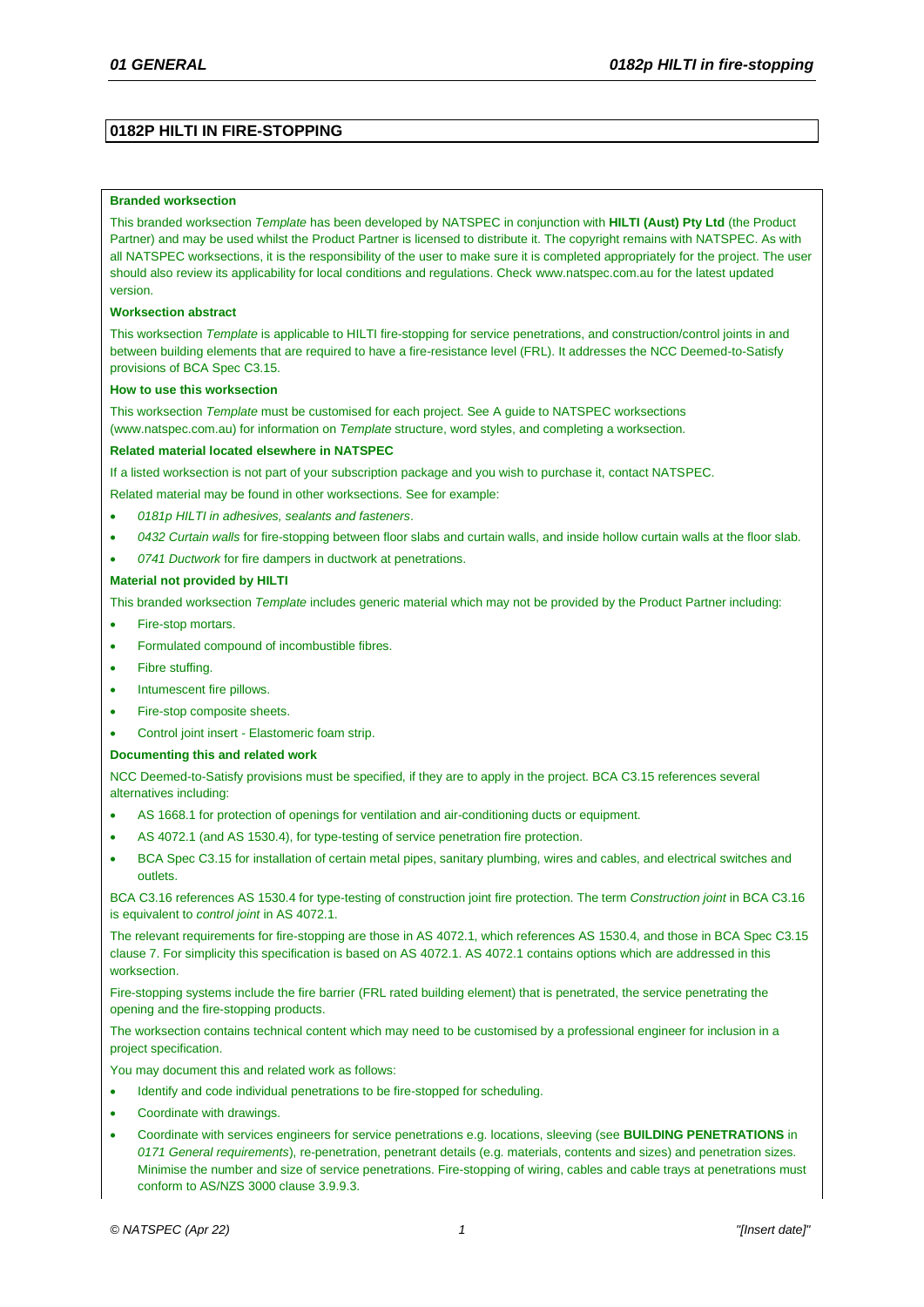- Coordinate with the structural design for control joint fire-stopping and to make sure that service penetrations are nonloadbearing. Penetrations are generally static and simple friction-fitting of mineral fibre insulation may be sufficient. Control/construction joints are dynamic and therefore adhesion and the ability to move is essential.
- Make sure that fire-stopping is documented consistently, without duplication or gaps ideally only once, in this worksection. Service penetrations will often contain several services e.g. fire, power, water supply. The documentation of fire-stopping can easily get out of hand, if tackled in more than one worksection.
- See NATSPEC TECHnote DES 020 on fire behaviour of building materials and assemblies.

The *Normal* style text of this worksection may refer to items as being documented elsewhere in the contract documentation. Make sure they are documented.

Searc[h acumen.architecture.com.au,](http://acumen.architecture.com.au/) the Australian Institute of Architects' practice advisory subscription service, for notes on the following:

Guarantees and warranties.

### **Specifying ESD**

The following may be specified by retaining default text:

- Prohibition on use of toxic materials including asbestos and lead.
- The following may be specified using included options:
- Recycled material content e.g. for mineral fibre products.

Refer to NATSPEC TECHreport TR 01 on specifying ESD.

# **1 GENERAL**

HILTI is a world leader in the design and manufacture of cutting-edge technologies, software and services for the professional construction industry. HILTI is also the market leader in Firestop globally. Every day our technologies support awe-inspiring feats of engineering around the world – from the famous bullet train in Japan, the new built Perth stadium or Sydney iconic Barangaroo just to list a few. We offer a 360 degrees service for construction – acting as a true partner for our customers.

# **1.1 RESPONSIBILITIES**

### **General**

Requirement: Provide HILTI fire-stopping, as documented.

*Documented* is defined in *0171 General requirements* as meaning contained in the contract documents.

### **1.2 COMPANY CONTACTS**

# **HILTI technical contacts**

Website: [www.hilti.com.au.](http://www.hilti.com.au/)

### **1.3 CROSS REFERENCES**

### **General**

Requirement: Conform to the following:

- *0171 General requirements*.

*0171 General requirements* contains umbrella requirements for all building and services worksections.

List the worksections cross referenced by this worksection. *0171 General requirements* references the *018 Common requirements* subgroup of worksections. It is not necessary to repeat them here. However, you may also wish to direct the contractor to other worksections where there may be work that is closely associated with this work.

NATSPEC uses generic worksection titles, whether or not there are branded equivalents. If you use a branded worksection, change the cross reference here.

# **1.4 STANDARDS**

### **General**

Proprietary fire-stopping products must conform to NCC Deemed-to-Satisfy requirements. In particular, type-testing to AS 4072.1 and AS 1530.4 and BCA Spec C3.15 clause 7 will be required. Type-testing to overseas standards may be acceptable to the authority responsible for building approval, but as this is outside the Deemed-to-Satisfy solutions of the NCC on which this worksection is based, amend accordingly.

Service penetration fire-stopping systems: To BCA C3.15.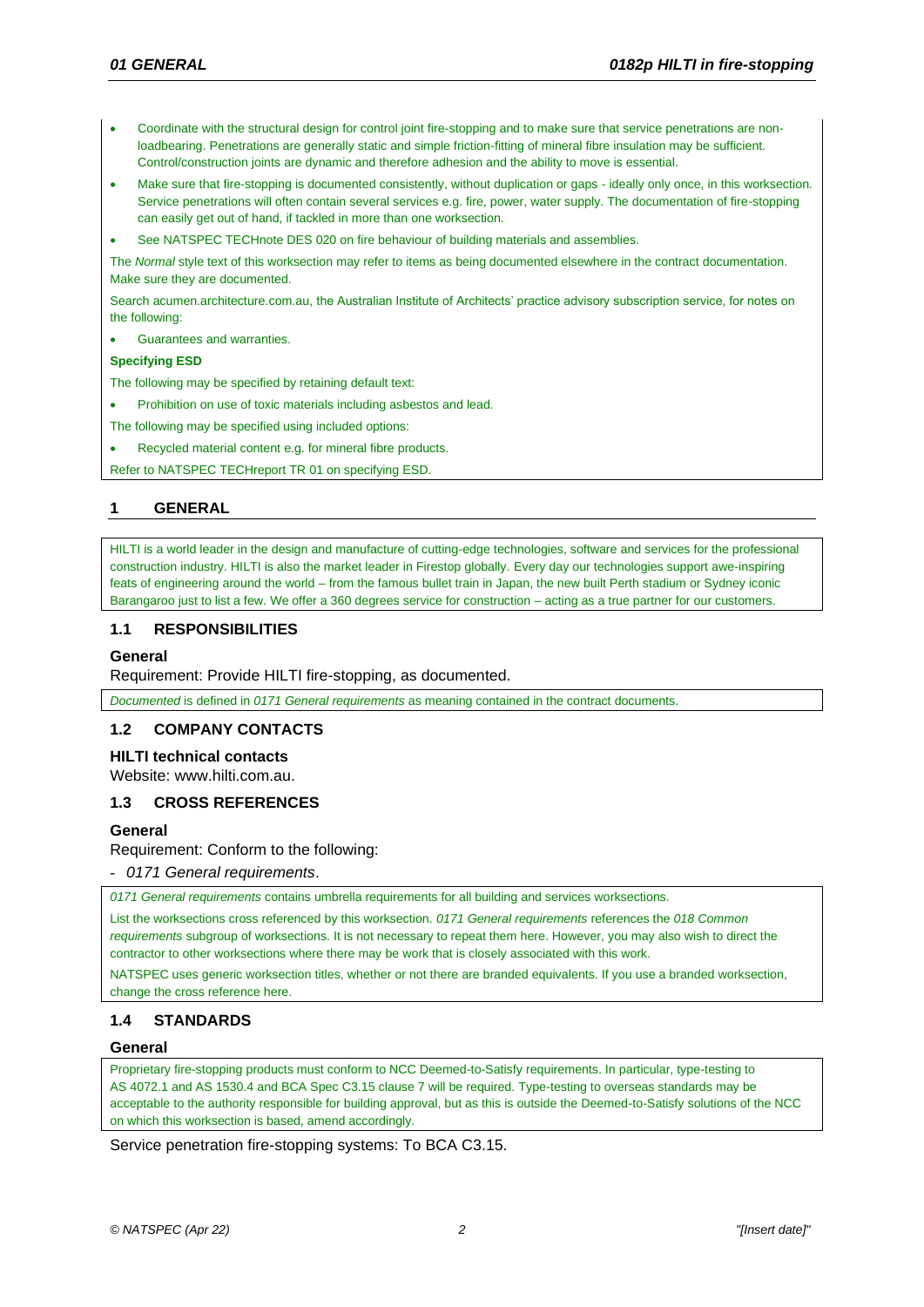BCA C3.15(a) requires type-testing to both AS 4072.1 and AS 1530.4. AS 4072.1 covers design, type-testing and certification of fire-stopping at service penetrations through fire-resisting elements, and control/construction joints between fire-resisting elements. There is also a partial exemption in return for some restrictions.

BCA C3.15(c) requires installation of fire-stopping to BCA Spec C3.15 clause 7. This covers material, installation and typetesting. If these clauses are to be applied, the design of the penetrations must take into account the restrictions imposed in them, and in BCA Spec C3.15 at large.

BCA Spec C3.15 clause 7 (a) requires conformance to ISO 540 for high temperature flow criteria.

BCA 3.7.4.3 requires fire protection for separating building elements and for services penetrations.

Control/construction joint fire-stopping systems: To AS 4072.1 and BCA C3.16.

BCA C3.16 requires type-testing to AS 1530.4, so these alternatives amount to nearly the same thing. But AS 4072.1 (Appendix A, clause A6) advises that the fire-resistance test (i.e. AS 1530.4) on elements containing control joints is a test for joints within elements and not between different elements. Nevertheless, it is the standard fire test which is used, and supplemented by other tests, in AS 4072.1. Appendix C2 of AS 4072.1 cites additional standards for the physical performance of control joints.

# **1.5 INTERPRETATION**

# **Definitions**

General: For the purposes of this worksection the definitions given in AS 4072.1 apply.

Edit the **Definitions** subclause to suit the project or delete if not required. List alphabetically.

# **1.6 MANUFACTURER'S DOCUMENTS**

# **Technical manuals**

Product information: [www.hilti.com.au/c/CLS\\_FIRESTOP\\_PROTECTION\\_7131.](https://www.hilti.com.au/c/CLS_FIRESTOP_PROTECTION_7131)

# **1.7 SUBMISSIONS**

# **Statement of design compliance**

Certification: Submit a statement of design compliance in the form of a treatment schedule for each typical fire-resistant sealing system.

List compliance documents in the **[Fire-stopping systems schedule](#page-11-0)**.

Treatment schedule: To AS 4072.1 Appendix B clause B3.

Treatment schedules to include the following:

- For service penetrations: Penetrant, separating element, FRL, products, referenced compliance document (Test report / Regulatory information report), referenced table and installation details according to the compliance document.
- For joints: Details of jointing elements, products, joint width, joint depth, referenced compliance document (Test report / Regulatory information report), referenced table and installation details according to the compliance document.

# **Statement of installation compliance**

Certification of installation: Submit a record of each installation with the information listed in AS 4072.1 Appendix B. Each service penetration or control joint should be clearly labelled or make information accessible with the information listed in clause B4. The statement will be used for the fire-stopping management system.

- Schedule: To AS 4072.1 Figure B1.
- Statement of compliance: To AS 4072.1 Figure B2.

# **Execution details**

General: Give notice, if substrates or penetrants or both are not suitable for fire-stopping.

# **Operation and maintenance manuals**

General: For fire-stopping systems which are intended to be modified in service, submit a user manual.

# **Products and materials**

General: Submit the following:

- Evidence that systems conform to documented requirements.
- Copies of relevant manufacturers' instructions.
- Product data sheets (PDS).
- Material safety data sheet (MSDS) where applicable.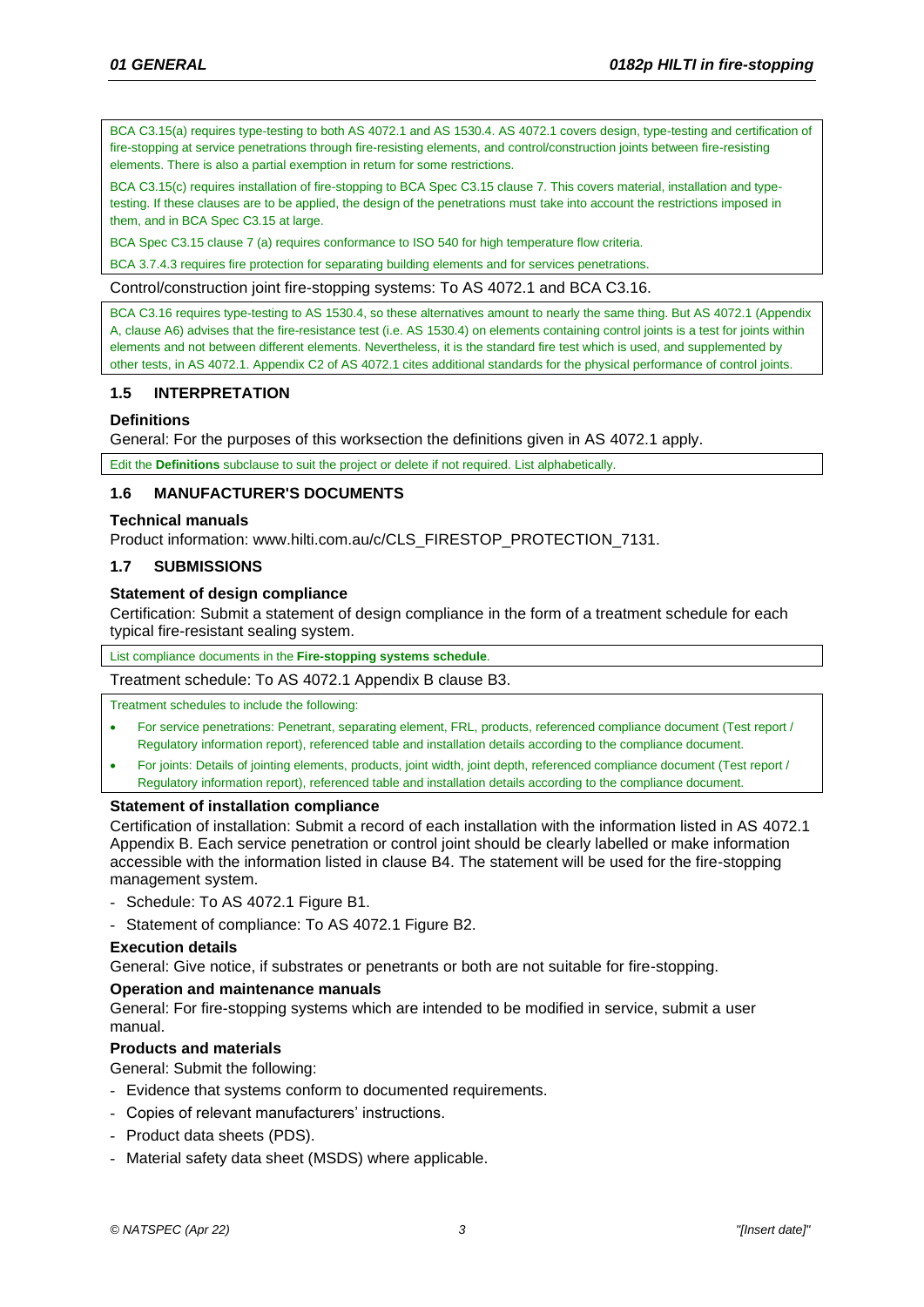Type tests: Submit type test reports, or regulatory information report, demonstrating conformance to BCA C3.15, as evidence of conformance for each combination of fire-stopping materials, application, type of service, substrate and penetration orientation, including drawings of tested details.

The statement that a product conforms to AS 4072.1 alone is incomplete. See BCA C3.15 for evidence required for FRL of tested systems.

The proposed fire-stopping system must be type-tested for the specific situation intended. For example, a test certification for a PVC-U floor waste would not be acceptable for a different PVC-U pipe penetrating a wall. Similarly, if it is proposed to include bends or fittings within the thickness of the fire-resisting building element the fire-stopping system should have been tested with these in place as their presence may reduce the thickness of fire-stopping material.

Check that the completion certification references current and relevant type tests. Permissible variations from the prototype are defined in AS 4072.1 Section 4.

Overseas certification may be admissible. For example, Underwriters Laboratories (UL) certification could be to UL 1479, which is identical to ASTM E814. This standard entails exposure to a standard temperature-time fire, and to a subsequent application of a hose stream. Two ratings are given for each fire-stop: an F rating, based upon flame occurrence on the unexposed surface, and a T rating based upon the temperature rise and the flame occurrence.

Products sourced from the US and Canada may be listed in the UL Fire Resistance Directory, the Intertek Certification Listings, or the FM Approvals. Products sourced from the UK may be listed in the

LPCB List of Approved Fire and Security Products and Services (RedBookLive).

### **Samples**

Sample panels: Supply a sample panel of each fire-stopping assembly, on representative substrates. If built into the works, identify by marking it as a control sample.

Perhaps limit sample panels to assemblies documented without reference to brand, and to assemblies exposed to view since quality of finish will be more important e.g. colour, pattern.

Size: 500 mm run for junction seals and 500 x 500 mm area for penetration seals.

### **Subcontractors**

General: Submit names and contact details of proposed suppliers and installers.

Evidence of experience: [complete/delete]

e.g. Experienced (minimum 5 years documented) in the installation of fire-stopping that is similar in material, design, and extent to that specified. Contractor's certification that the installer has the documented experience may also be required in **SUBMISSIONS**, as might evidence of the manufacturers' approval, licensing and supervision of the installer(s).

Delete if supplier/installer details are not required.

### **Warranties**

HILTI fire-stopping products and systems: Submit the published product warranties on completion.

# **1.8 INSPECTION**

### **Pre-installation meeting**

General: Hold a meeting at the project site with the fire-stopping materials manufacturer and installer to review the fire-stopping requirements. Give notice.

A pre-installation conference before starting fire-stopping might be appropriate. If so, consider including this *Optional* style text by changing to *Normal* style text.

# **Notice**

Inspection: Give notice so that inspection may be made of the following:

- Service penetrations completed and ready for fire-stopping.
- Control/construction joints completed and ready for fire-stopping.
- Finished fire-stopping, before being concealed.

Authority inspections: [complete/delete]

Include authority inspections if appropriate. Consider an inspection to check for adhesion and curing.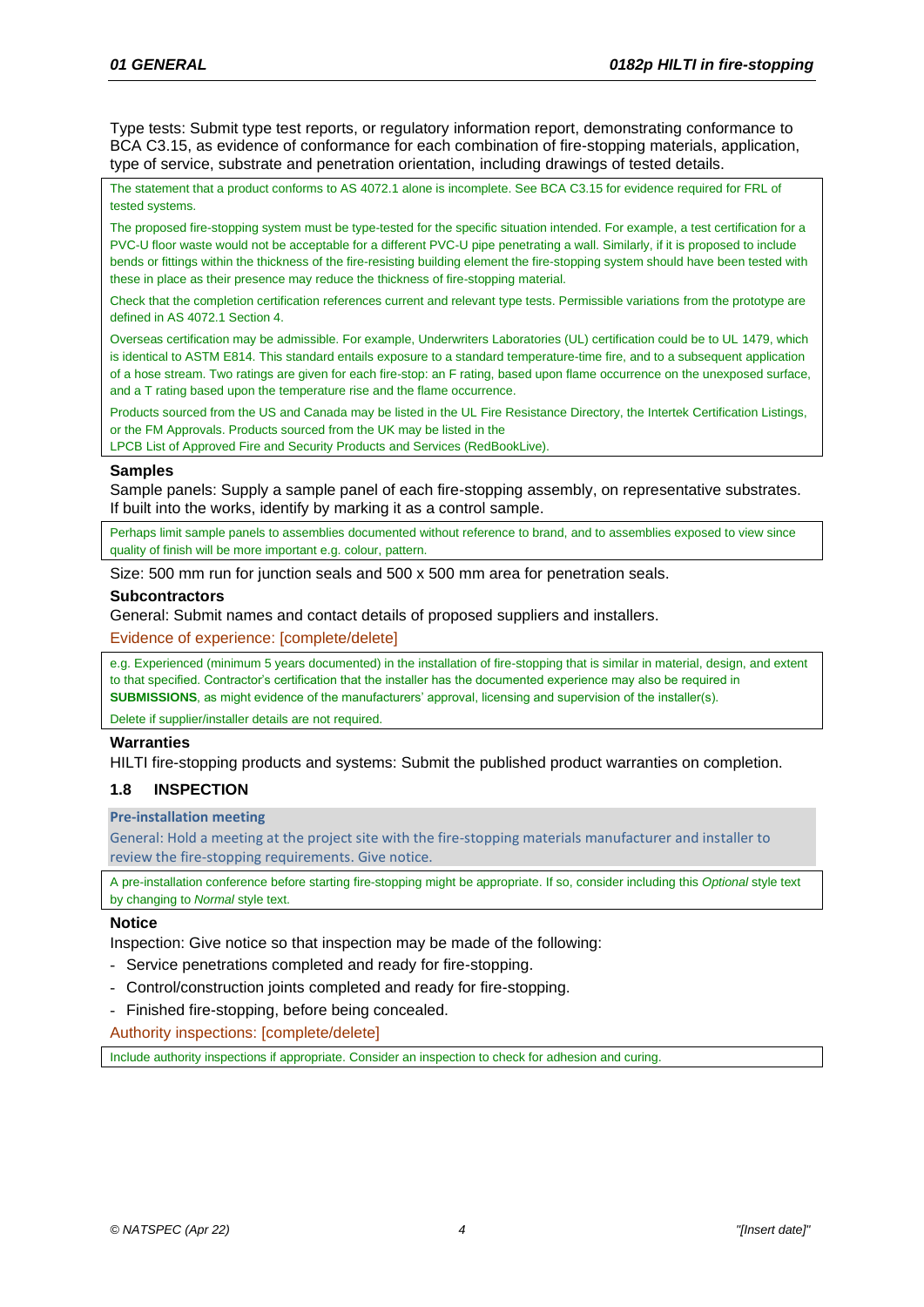# **2 PRODUCTS**

# <span id="page-4-0"></span>**2.1 GENERAL**

# **Products**

Compliance: Use only firestop products conforming to AS 1530.4 and AS 4072.1 for specific fire-rated construction conditions. Conform to construction assembly type, penetrating item type, annular space requirements and fire-rating involved for each separate instance.

Compatibility: Provide fire-stopping composed of components that are compatible with each other, the substrates forming openings, and any items penetrating the fire-stopping under conditions of service and application.

Refer to manufacturer's testing data and field experience.

Ancillary components: Provide components for each fire-stopping system that are required as additional fill material or support. Use only components specified by the fire-stopping manufacturer and approved by the qualified testing agency for the designated fire-resistance-rated systems.

Penetrations in smoke barriers: Provide fire-stopping with ratings determined in accordance with UL 1479 or ASTM E814.

- L-Rating: Not exceeding 5.0 cfm/sq. ft. of penetration opening at both ambient and elevated temperatures.

Mould resistance: Provide fire-stopping materials with a mould and mildew resistance rating of 0, to ASTM G21.

Maintenance: Use products or systems that are designed to be easier for operation and maintenance where applicable

Consider the ability for re-penetration, e.g. Use CFS SL GA for cables. CFS-TTS for top track seal.

Fire-stopping materials include intumescent mastics, sealants, cement mortar, gypsum-based plaster, cement or gypsum-based vermiculite/perlite mixes, glass fibre, crushed rock, blast furnace slag or ceramic-based products (with or without resin binders). See BCA C1.10 on not using fire-retardant (e.g. intumescent) coatings to conform to substrate requirements for Spread-of-Flame Index, Smoke-Developed Index and flammability.

Materials and assemblies or systems are often dealt with separately in technical literature. The designer must determine product suitability in terms of type of joint or penetration. Some of these complexities are discussed in AS 4072.1. For joints, consider joint width, joint expansion and contraction, and sealer/substrate compatibility. Fire-stopping at control joints will often be additional to expansion joint assemblies, which serve other functions. Consider exposure restrictions.

Penetration sealing systems often comprise ceramic fibres derived from alumina and silica melts. These are a class of manmade vitreous fibres (MMVF), synthetic mineral fibre and Statutory Work Health and Safety provisions may apply to their use. Refer to Safe Work Australia: Guide to handling refractory ceramic fibres a[t www.safeworkaustralia.gov.au.](http://www.safeworkaustralia.gov.au/)

# **Product substitution**

Other products: Conform to **SUBSTITUTIONS** in *0171 General requirements*.

**SUBSTITUTIONS** in *0171 General requirements* sets out the submissions required if the contractor proposes alternative products. Refer also to NATSPEC TECHnote GEN 006 for more information on proprietary specification.

# **Product identification**

General: Marked to show the following:

- Manufacturer's identification.
- Product brand name.
- Product type.
- Quantity.
- Product reference code and batch number.
- Date of manufacture.

Edit the list to suit the project or delete if not required.

# **Storage and handling**

General: Deliver, unload and store products and accessories in unbroken manufacturer's packaging in a dry, well-ventilated and secure storage area, unaffected by weather.

Shelf life: Use materials that have not exceeded their shelf life.

# **Control joints**

General: To AS 4072.1 clauses 2.3 and 4.7 and Appendix C.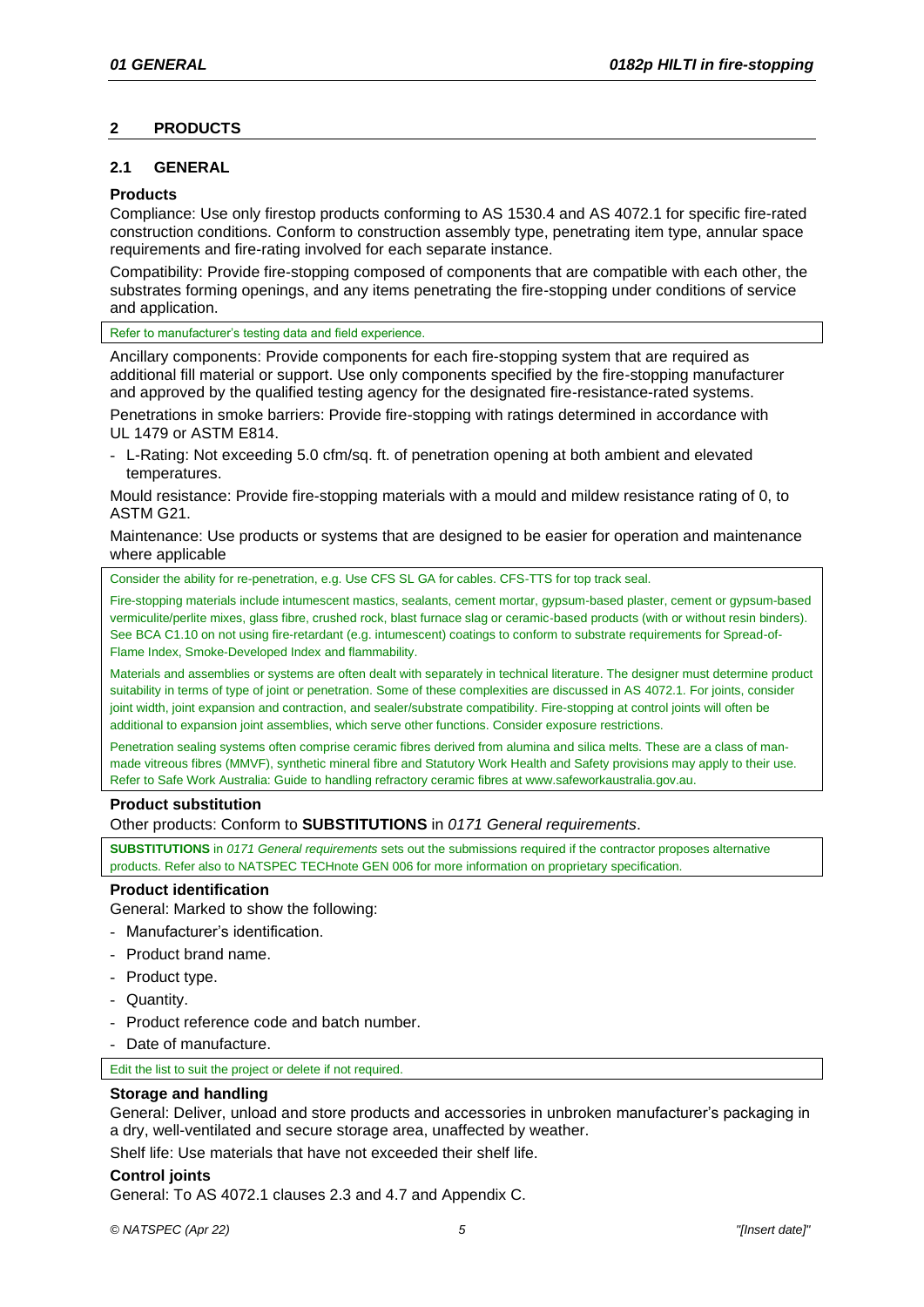# **Toxicity**

Toxic materials: Free of asbestos and lead and free of, nor requiring the use of, toxic solvents.

Specify low-VOC solvents if required.

Toxicity in fire: Non-toxic.

SDS often detail fire behaviour including toxic by-products generated.

Toxicity before curing: Select products with very limited, or no health hazards, where applicable.

Refer to manufacturers material safety data sheets. e.g. Acrylic based sealant is recommended over PU based sealant for control joint applications.

### <span id="page-5-0"></span>**Product certification**

Certification scheme: [complete/delete]

Product certification: From an organisation accredited by the Joint Accreditation Scheme of Australia and New Zealand (JAS-ANZ).

Service penetration fire-stopping systems: Fire-resistance tested to AS 1530.4.

BCA C3.15 allows an exemption for the insulation criteria if the penetrating service is:

- A metal pipe system.
- Protected so that combustible material is not and cannot be located within 100 mm of it.
- Not in a required exit.

If this is not the case, or if this specification is to BCA C3.15(a), then insulation failure needs to be evaluated.

Fire-stop mortars: Resistance to explosive spalling to AS 1774.36.

Control joint fire-stopping systems: Fire-resistance tested to AS 1530.4.

Consider documenting completion tests, for example, a series of 5 fog tests at random locations. Fog units (machines) should have a formulation output range of 6.8 L/h. Formulation particle size 0.5 to 25 microns. Fogging agent should be non-toxic, nonstaining and should provide a heavy fog at 30 ppm with a permissible airborne level concentration of 50 ppm. Fog at a rate of 4 s/2.8 m<sup>3</sup>. Maintain the fog density until inspection is complete. Failure occurs if any penetration, joint or void, under this worksection, emits visible fog.

# **2.2 HILTI FIRESTOPPING FOR ELECTRICAL TRADES**

A range of sealants, foams and pre-formed solutions for non-loadbearing openings in fire rated building elements.

Refer to HILTI product data sheets for application details and tested FRL's.

# **CP 606 Flexible Firestop Sealant**

Description: A flexible and paintable acrylic based fire-stopping sealant.

Sealant to protect single or small bundles of cables through stud walls and masonry walls.

FRL: Up to -/240/240.

# **CP 611A Firestop Intumescent Sealant**

Description: Intumescent acrylic based sealant for fire-stopping of electrical penetrations. Expansion ratio of 1:10.

Sealant to protect combustible penetrations including cables, cable bundles, conduits, plastic pipes, PEX pipe and pair coil. FRL: Up to -/120/120.

# **CFS-F FX Flexible Firestop Foam**

Description: Intumescent, self-expanding, fire-stopping foam to help create a fire and smoke barrier around cable and mixed penetrations.

Suitable for irregular opening sizes for cables, cable bundles, conduits and cable trays. Capable of achieving an FRL of up to ‑/120/120.

# **CFS-BL Firestop Block**

Description: Intumescent preformed polyurethane firestop blocks for sealing penetrations with cables. Dust and fibre free, with an expansion ratio of 1:3.

Workable blocks for sealing large rectangular openings up to 1 x 1 m.

FRL: Up to -/120/120.

# **CFS-PL Firestop Plug**

Description: Reusable intumescent fire-stopping solution for permanent or temporary cable openings in walls and floors. Dust and fibre free, with an expansion ratio of 1:3.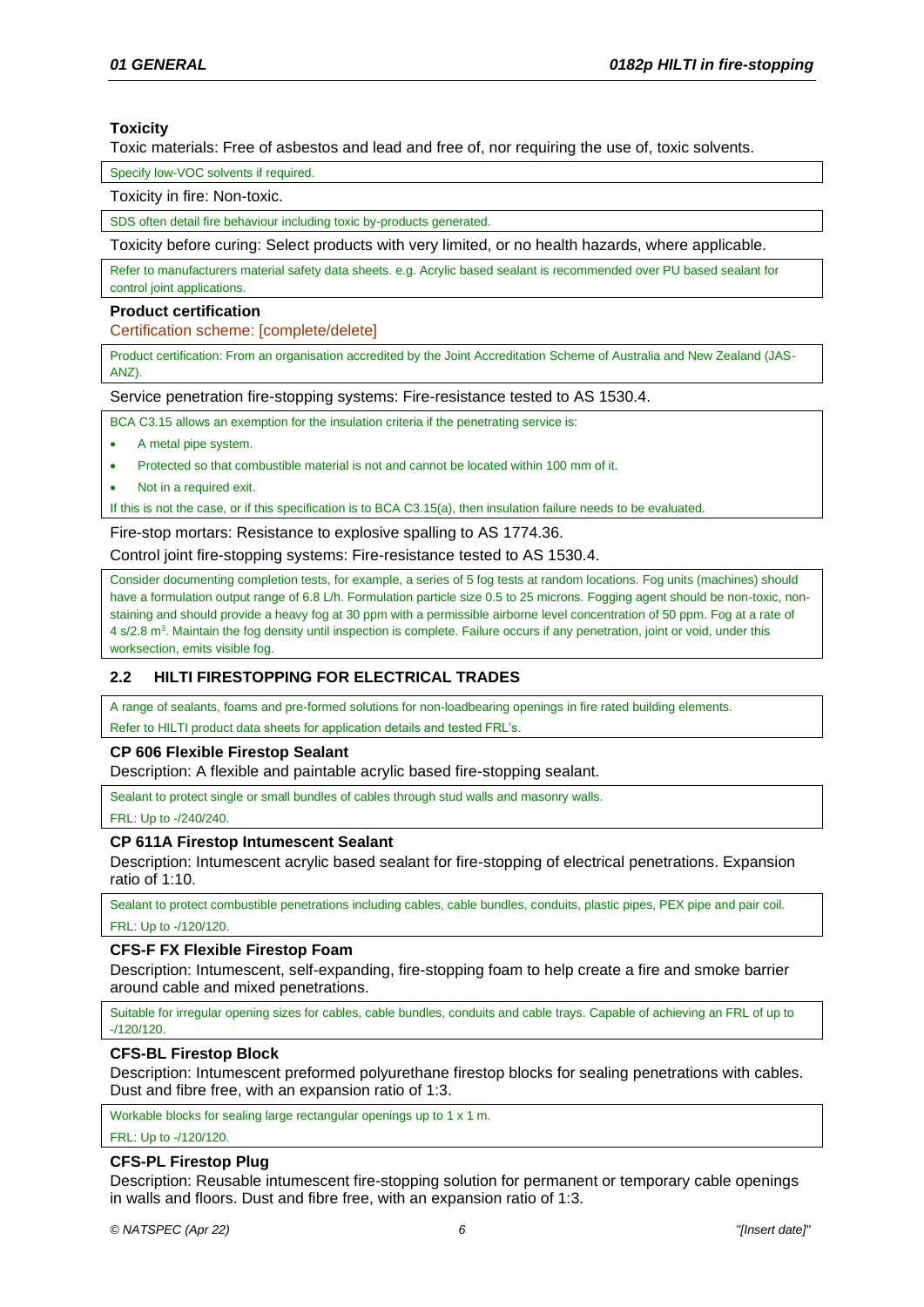Self-sealing, workable plug for circular openings up to 202 mm.

### FRL: Up to -/120/120.

# **CFS-P BA Firestop Putty Bandage**

Description: Intumescent, self-adhering putty bandage used to improve the fire-rating of cable penetrations. Used in combination with CFS-PL and CFS-BL.

Self-adhesive bandage for use around cables and pipes. Shorter wrapping length to maximise cable performance and capable of achieving FRL of up to -/120/120.

# **CFS-GL GA Firestop Pathway**

Description: Intumescent preformed device for high-traffic cabling with optimal airflow control and twist to close mechanism. Air leakage of 0.6 m<sup>3</sup>/h for 28 cables at 10 Pa.

Fire-rated insert for preformed circular openings. Twist to open for cable management.

FRL: Up to -/120/120.

# **2.3 HILTI FIRESTOPPING FOR PLUMBING AND SPRINKLER TRADES**

A range of pre-formed, cast-in and sealants for filling around penetrants in non-loadbearing openings in fire rated building elements. Refer to HILTI product data sheets for application details and tested FRL's

### **CP 606 Flexible Firestop Sealant**

Description: A flexible and paintable acrylic based fire-stopping sealant.

Sealant to protect copper, steel, galvanized steel, stainless steel and brass pipe through walls and floors.

### FRL: Up to -/240/240.

### **CP 611A Firestop Intumescent Sealant**

Description: Intumescent acrylic based sealant for fire-stopping of electrical penetrations. Expansion ratio of 1:10.

Sealant to protect combustible penetrations including cables, cable bundles, conduits, plastic pipes, PEX pipe and pair coil. FRL: Up to -/120/120.

# **CFS-C P Premium Firestop Collar**

Description: Fire-stopping preformed collar, comprising intumescent inlay fitted into a galvanized steel housing with adjustable hooks. Expansion ratio of 1:17.

Retrofit collar to help create a fire and smoke barriers to protect combustible pipe including UPVC, CPVC, HDPE.

FRL: Up to -/240/240.

### **CP 680-P Cast-in Firestop Sleeve**

Description: One-step intumescent fire-stopping cast-in sleeve for plastic pipe penetrations through floors. Minimum height of 200 mm with screw on extensions.

Cast-in sleeve for protecting plastic pipework up to 160 mm diameter through floors.

FRL: Up to -/240/240.

# **2.4 HILTI FIRESTOPPING FOR HVAC TRADES**

A range of fire-rated sealants and bandages for wrapping penetrants in fire-rated openings. May be used as part of a fire-rated assembly. Refer to HILTI product data sheets for application details and tested FRL's.

### **CP 611A Firestop Intumescent Sealant**

Description: Intumescent acrylic based sealant for fire-stopping of electrical penetrations. Expansion ratio of 1:10.

Sealant to protect combustible penetrations including cables, cable bundles, conduits, plastic pipes, PEX pipe and pair coil. FRL: Up to -/120/120.

# **CFS-B Firestop Bandage**

Description: Fire-stopping bandage for a fire and smoke barrier around non-combustible pipes with combustible insulation.

Preformed bandage to protect insulated copper or metal pipe with Armflex or mineral wool insulation through walls or floors. FRL: Up to -/120/120.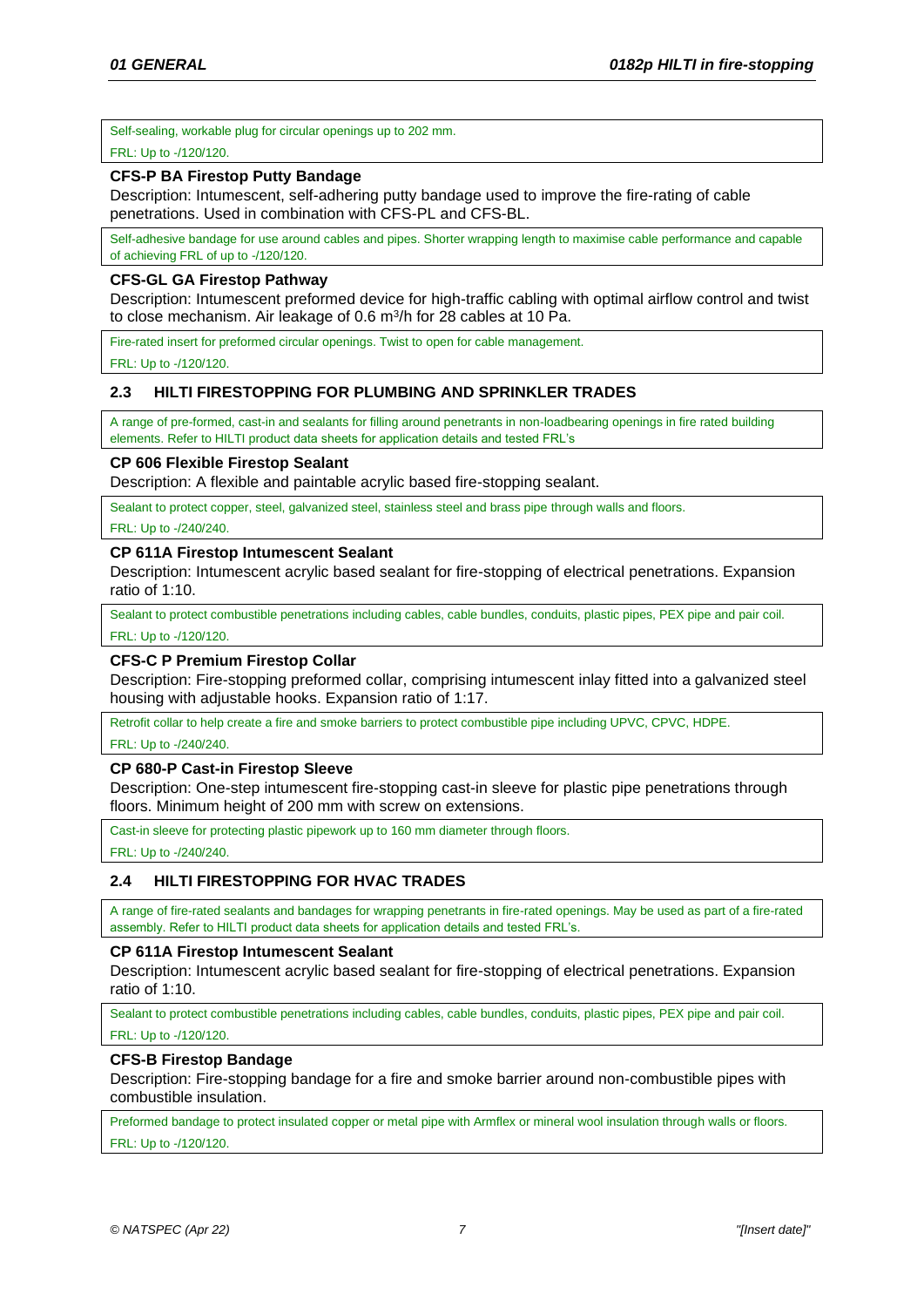# **2.5 HILTI FIRESTOPPING FOR PLASTERING AND PARTITION TRADES**

A range of fire-rated, sealants and pre-formed solutions for fire-rated construction. Refer to HILTI product data sheets for application details and tested FRL's.

# **CP 606 Flexible Firestop Sealant**

Description: A flexible and paintable acrylic based fire-stopping sealant.

Sealant to protect control joint in varies of configurations in plasterboard walls, masonry walls and concrete floors.

FRL: Up to -/240/240.

## **CFS-TTS E Firestop Top Track Seal**

Description: Preformed polyurethane material for top-of-wall joints in plasterboard walls. Up to 50% movement capability and acoustic performance of R<sup>w</sup> 62 dB.

Innovative solution for optimal quality control and maintenance. Available in different widths for standard tracks.

FRL: Up to -/120/120 in stud walls.

# **2.6 HILTI FIRESTOPPING FOR FACADE TRADES**

# **CFS-SP SIL Silicone-based sealant**

Description: High-durability joint sealant spray for high-moisture, quick-cure environments for slab edge joint applications.

Joint spray with mineral wool backing to protect slab edge joints in various configurations up to a maximum 200 mm joint width. FRL: up to -/120/120.

# **2.7 OTHER FIRE-STOPPING PRODUCTS**

### **Fire-stop mortars**

Type: Re-enterable cement-based compound, mixed with water. Non-shrinking, moisture resistant. Insoluble in water, after setting.

For large penetrations. Setting time typically 60 minutes, curing time 24 hours depending upon the temperature and humidity during curing.

## **Formulated compound of incombustible fibres**

Material: Formulated compound mixed with mineral fibres, non-shrinking, moisture resistant. Insoluble in water after setting.

### Not suitable for joints.

### **Fibre stuffing**

Not suitable for joints. Alkaline water contamination of the backer or filler materials may cause corrosion of metallic penetrating items.

Material: Mineral fibre stuffing insulation, dry and free of other contaminants.

Standard: To AS/NZS 4859.1 Section 7.

Mineral fibre insulation.

# **Intumescent fire pillows**

Material: Self-contained self-locking intumescent fire pillows for medium to large openings, where no additional support is required.

### May be used for re-penetrations.

### **Fire-stop composite sheets**

Material: Composite system comprised of a number of components, including a fire-resistive elastomeric sheet, bonded on either side with layers of sheet steel and/or steel-wire mesh covered with aluminium foil.

Suitable for large penetrations in walls and floors. Usually for re-penetrations. Mechanically fixed, sealed with intumescents.

# **2.8 ACCESSORIES**

# **PE backing rod**

Material: Open and closed cell PE backing rod. Install in accordance with fire stopping manufacturer's instructions.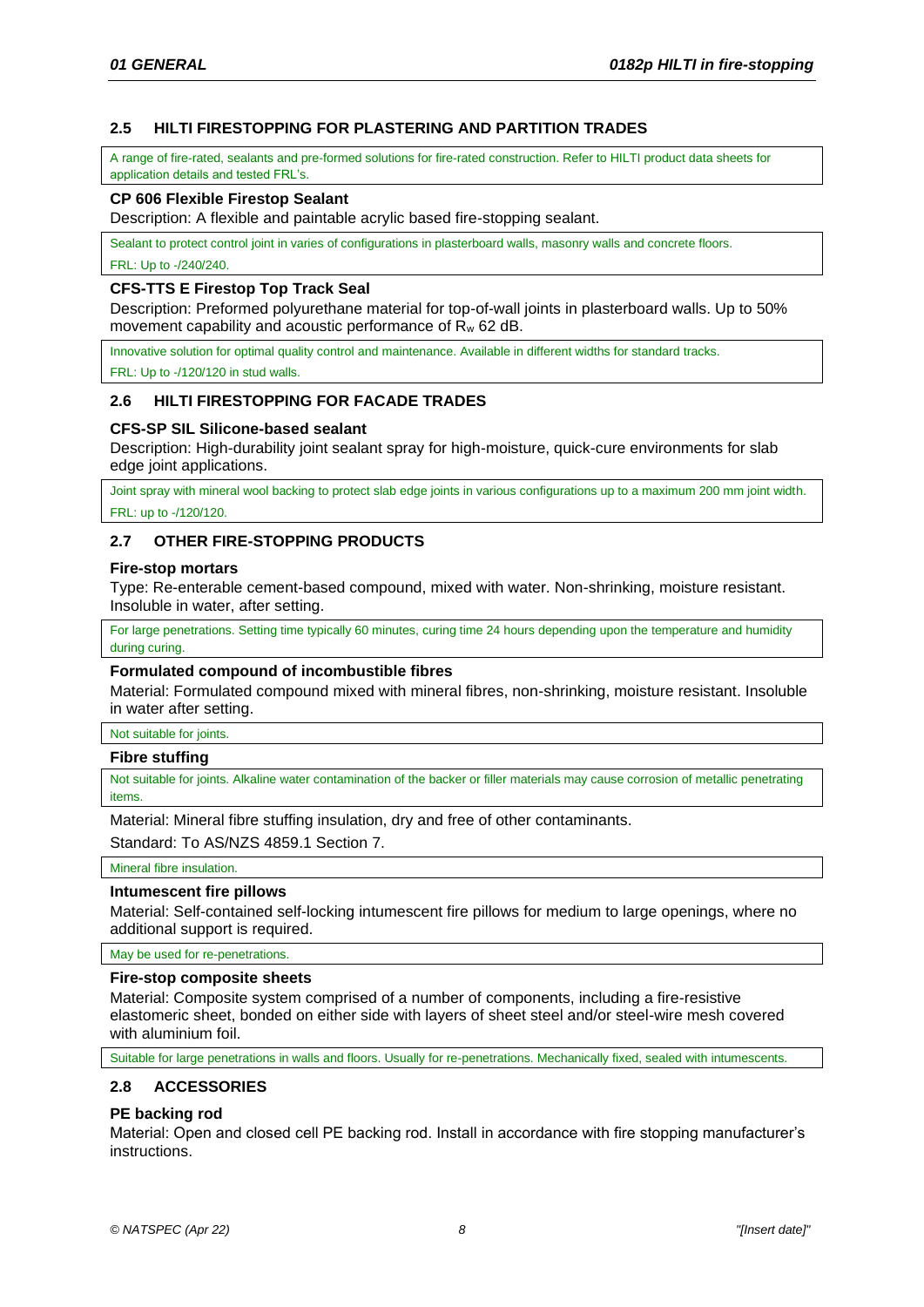# **Control joints insert – elastomeric foam strip**

Control joint insert: Elastomeric foam strip laminated with a graphite based intumescent compound on both sides, which is a water resistant seal that expands when exposed to heat.

Suitable for long linear control joints in horizontal and vertical locations.

### **Accessories**

Stickers and labels: [complete/delete]

Consider using labels as part of the fire-stopping management system. Informative only in AS 4072.1 Appendix B.

Use HILTI Firestop system adhesive labels and HILTI identification stickers complete with QR code.

Primer: [complete/delete]

As recommended by manufacturer for substrates

Permanent dam material: Non-combustible.

For intumescents, fire-stop mortars and fire-stop silicones. Delete if dam material is not to be permanent.

Permanent dam material type: [complete/delete]

e.g. Mineral fibreboard, ceramic fibre matting, mineral fibre matting, sheet metal, alumina silicate fibre board. Backers may include urethane foam rod, or glass fibre rope.

Metal lath: [complete/delete]

For cable tray penetrations; used to enclose both sides of the vertical penetration, to keep fire-stop pillows in place, and to prevent unauthorised or accidental removal of fire-stopping.

Installation accessories: Provide clips, collars, fasteners, stainless steel cable ties, temporary stops and dams, backing rods and other devices required to position, support and contain fire-stopping and accessories.

Mineral fibre installation often needs clips or retainers to hold it in place.

# **3 EXECUTION**

# **3.1 PREPARATION**

### **Substrates**

Cleaning: Clean substrates of dirt, dust, grease, oil, loose material, and other matter which may affect the bond of fire-stopping products.

Primer: Dry substrates for primers and sealants.

Restraint: Install backing and/or damming materials to arrest liquid material leakage. Remove temporary dams after material has cured.

### **3.2 INSTALLATION**

### **General**

Extent: Fire-stop and smoke-stop interruptions to fire-resistance rated assemblies, materials and components, including penetrations through fire-resisting elements, breaks within fire-resisting elements (e.g. expansion joints), and junctions between fire-resisting elements.

Fire-resisting elements must be identified, either on the drawings, or in a schedule. Add curtain wall fire-stopping if not covered in *0432 Curtain walls*; this is typically at the junction between a fire-resisting element (e.g. a floor slab) and a non fire-resisting building element (e.g. a curtain wall), so doesn't fit into the description provided.

Sequence: Fire-stop after services have been installed through penetrations and properly spaced and supported, after sleeving where appropriate, and after removal of temporary lines, but before restricting access to the penetrations, including before dry lining.

Refer to HILTI Instruction for Use and Operating Instruction for the following:

- Depth and thickness of sealants and their application.
- Correct spacing of cables and other services through penetrations.
- Application of different and combined firestop products to achieve the required FRL.

Ventilation: Supply ventilation for non-aqueous solvent-cured materials.

Density: Apply fire-stopping material to a uniform density.

Fire-stopping exposed to view: Finish surfaces to a uniform and level condition.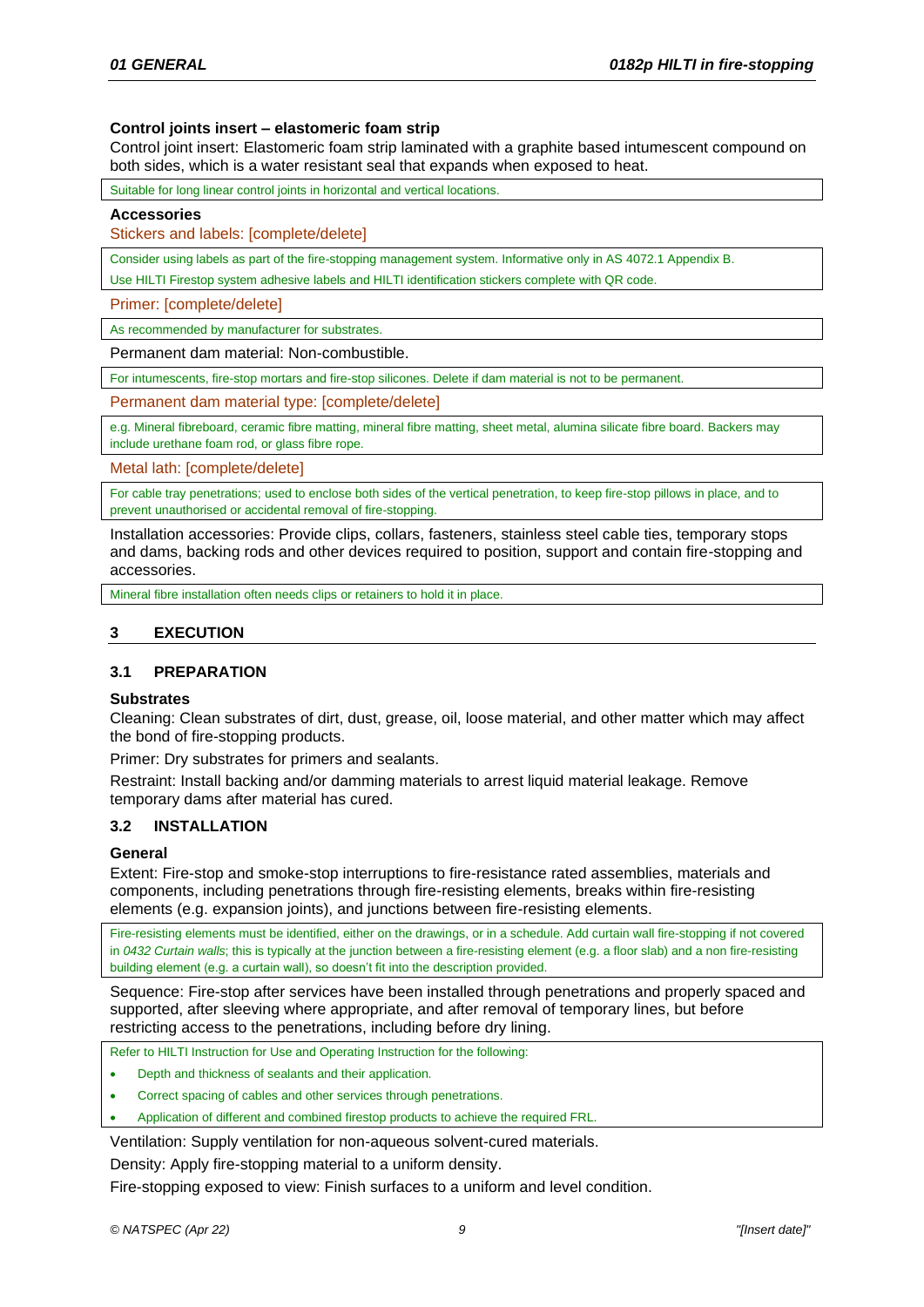Cable separation: Maintain cable separation to HILTI's requirements.

Refer to AS 4072.1 clause 4.9.3 for further details on clearances.

Protection: Protect adjacent surfaces from damage arising through installation of fire-stopping. Protect completed fire-stopping from damage arising from other work.

Loose or damaged fire-stopping material: Remove and replace.

Penetrations by pipes and ducts: Allow for thermal movement of the pipes and ducts.

Preventing displacement: Reinforce or support fire-stopping materials with non-combustible materials when:

- The unsupported span of the fire-stopping materials exceeds HILTI limits.
- The fire-stopping materials are non-rigid (unless shown to be satisfactory by test).
- Environmental management: Refer to HILTI Safety Data Sheets for product details.

Intumescents, fire-stop mortar and fire-stop silicone require special handling - refer to safety data sheets for WHS and environmental issues.

Ambient conditions: Generally store and install products in temperatures above 5°C. Refer to HILTI product data sheets for additional information.

Consider a blanket requirement to maintain building temperature at over 5°C before, during, and for 3 days after installation. Some specifications suggest that the permanent HVAC should be in operation. Application temperature for multi-component foams and water based products is critical. Consult manufacturer's data. Generally do not apply materials when temperature of substrate material and ambient air is below 5°C. Cold-temperature products are available.

Penetrations: Provide structural support around the opening.

Applies to vertical and horizontal openings. AS 4072.1 assumes all service penetrations are non-loadbearing, unless documented otherwise.

# **3.3 HILTI FIRESTOP PRODUCTS**

# **General**

Installation: Apply HILTI fire-stopping products to HILTI's instructions to achieve the correct fire resistance level and to completely close and seal joints.

Refer to HILTI Instruction for Use or Operating Instruction for depth and thickness of sealants and their application. Installation to the correct thickness and density are essential to achieve the correct FRL. Numerous applications have been type tested by Warrington Fire to establish FRL's for HILTI products.

# **3.4 OTHER FIRE-STOPPING PRODUCTS**

# **Control joint insert – elastomeric foam strip**

Installation: Apply firestop products to the manufacturer's instructions to achieve the correct fire resistance level and to completely close and seal joints.

Installation: [complete/delete]

Apply the manufacturer's recommendations to project requirements to completely close and seal joints.

# **Fire-stop mortars**

Ambient conditions: Do not install below 5°C.

# **Formulated compound of incombustible fibres**

Installation: [complete/delete]

Apply the manufacturer's recommendations to project requirements to completely close and seal openings.

# **Fibre stuffing**

Installation: Compress to 40% of its uncompressed volume.

Installation of inert stuffing is not temperature dependant.

# **Fire-stop composite sheets**

Installation: [complete/delete]

Apply the manufacturer's recommendations to project requirements to completely close and seal openings.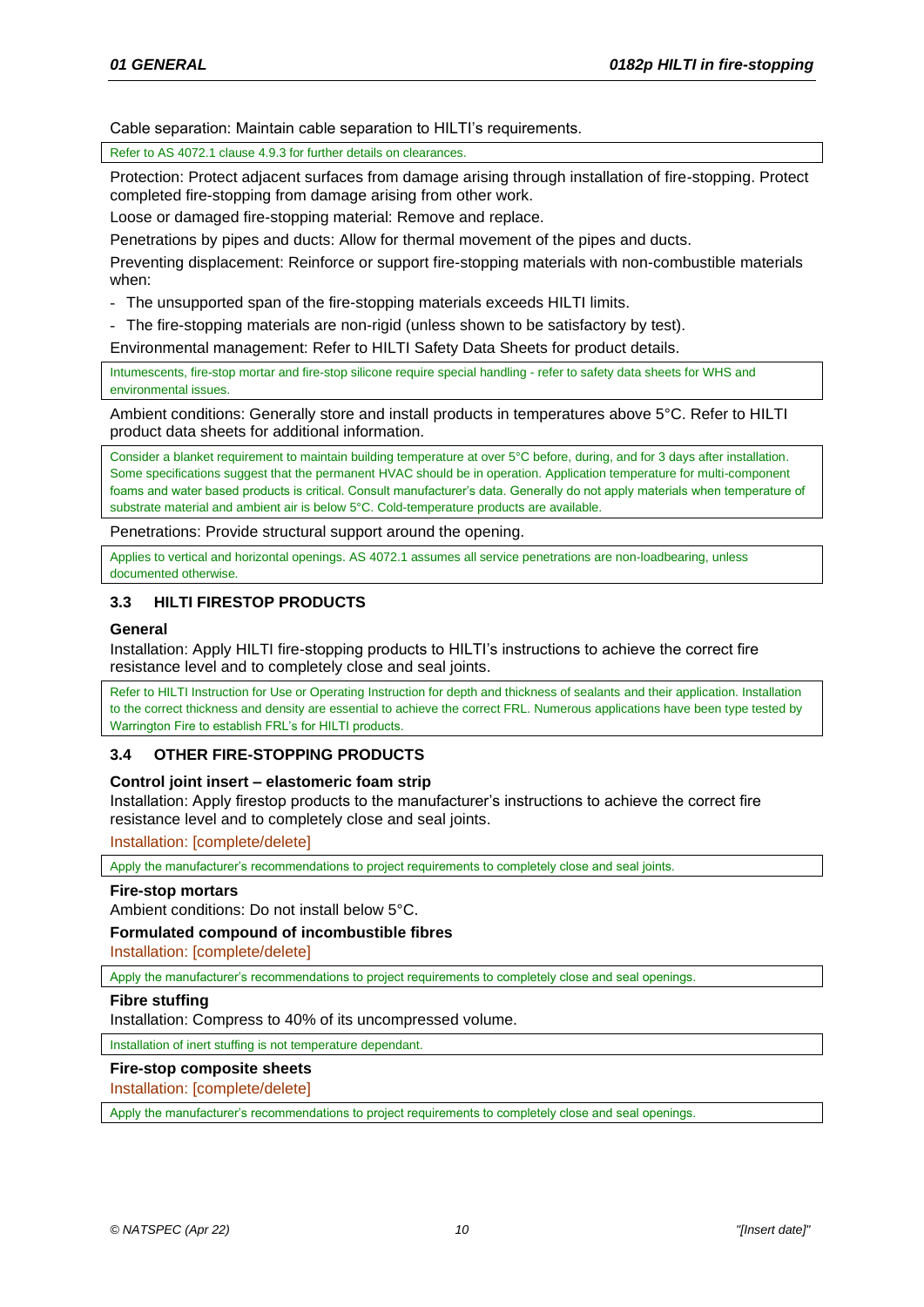# **3.5 COMPLETION**

# **Certification**

Certification of installation: On satisfactory completion of the installation and before the date for practical completion, certify that each fire resistant sealing system (service penetration or control joint) is identical with a tested system and has been correctly installed to the manufacturer's recommendations.

# **Cleaning**

Requirement: Clean the finished surfaces and remove spilled and excess fire-stopping materials without damaging other work.

# **Labelling**

Requirement: To the recommendations of AS 4072.1 Appendix B.

Location: Attach labels to cables, conduits, pipes and ducts on both sides of and close to, the control joint or penetration. On large items, provide multiple labels.

This makes mandatory the informative AS 4072.1 Appendix B. This labelling is to include the number of the standard, FRL, name and contact details of the installer, installation date, a unique installation reference number and name and contact details of the manufacturer.

HILTI can supply labels for installation at fire stop locations. Check requirements of any proposed Product Certification scheme nominated in PRODUCTS, **[GENERAL](#page-4-0)**, **[Product certification](#page-5-0)** for additional requirements.

### **Warranties**

Requirement: Provide warranties as offered by the manufacturer.

# **4 SELECTIONS**

**Schedules** are a tool to specify properties required for products or systems. If the principal permits documentation of the product or system by proprietary name, some of the properties may be unnecessary and can be deleted. Document the product or system's location or application here and/or on the drawings with a matching project code. Refer to NATSPEC TECHnote GEN 024 for guidance on using and editing schedules.

# **4.1 FIRE-STOPPING PRODUCTS**

# <span id="page-10-0"></span>**Fire-stopping products schedule**

For control joint seals, AS 4072.1 Appendix C refers to the physical performance required to retain integrity for attributes relating to performance functions other than fire. These attributes can be evaluated by a number of methods listed in Section C2 of Appendix C.

|                                                  | FS <sub>1</sub> | FS <sub>2</sub> | FS <sub>3</sub> |
|--------------------------------------------------|-----------------|-----------------|-----------------|
| Proprietary item                                 |                 |                 |                 |
| Manufacturer's item<br>number                    |                 |                 |                 |
| Material or component                            |                 |                 |                 |
| Sound reduction index                            |                 |                 |                 |
| Elongation/shrinkage (%)                         |                 |                 |                 |
| Potential expansion:<br>Minimum (%)              |                 |                 |                 |
| Adhesion and bond to<br>substrate (kPa)          |                 |                 |                 |
| Compressive strength<br>(kPa)                    |                 |                 |                 |
| Density (kg/m <sup>3</sup> )                     |                 |                 |                 |
| Vapour permeability<br>(ng/Pa/s/m <sup>2</sup> ) |                 |                 |                 |
| Air permeability (L/s/m <sup>2</sup> )           |                 |                 |                 |
| Durability in service<br>(years)                 |                 |                 |                 |

*© NATSPEC (Apr 22) 11 "[Insert date]"*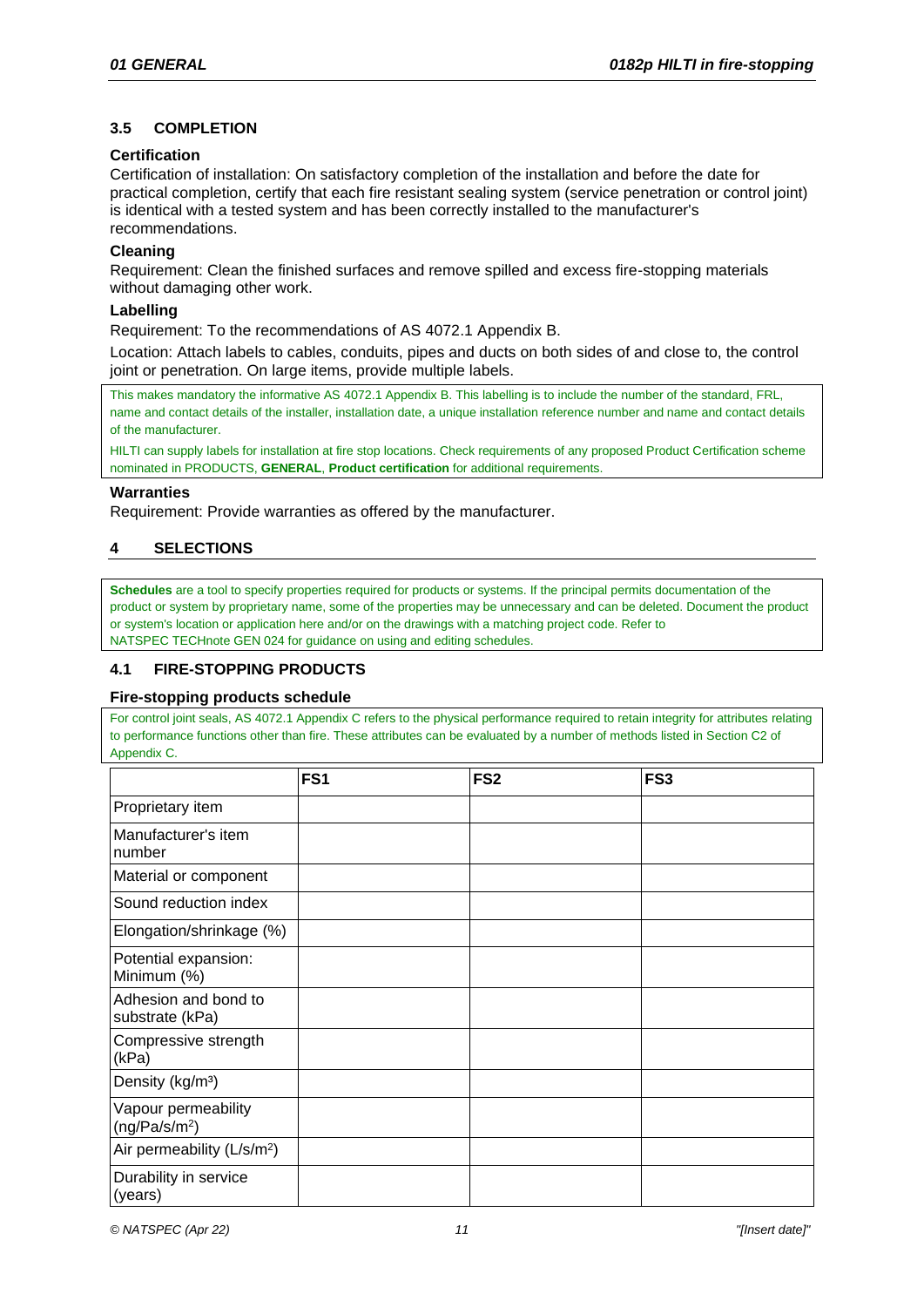|                      | FS <sub>1</sub> | FS <sub>2</sub> | FS <sub>3</sub> |
|----------------------|-----------------|-----------------|-----------------|
| Recycled content (%) |                 |                 |                 |
| VOC content (gram/L) |                 |                 |                 |
| Colour               |                 |                 |                 |
| Paintable            |                 |                 |                 |

The **[Fire-stopping products schedule](#page-10-0)** should be completed by a qualified fire engineer. It is included for situations requiring a generic performance specification. If proprietary items are substituted delete the performance values.

The codes in the header row of the schedule designate each application or location of the item scheduled. Edit the codes to match those in other contract documents.

Proprietary item: The brand name and designation of the product. Nominate HILTI products here.

Manufacturer's item number: Manufacturers reference number.

Material or component: e.g. Fire-stop putty, fire-stop collar. Include product reference code e.g.: CFS-B.

Sound reduction index: Schedule here if part of an acoustic rated installation.

If specifying by product, edit or delete the rows below:

- Elongation/shrinkage: Can vary from 5 to 1800%, depending on the material.
- Potential expansion: Minimum (%): Intumescents only. Should be at least 200 to 300%. Most intumescents products offer 800 to 1000%.
- Adhesion and bond to substrate (kPa): The resistance of a material to failure under compression.
- Compressive strength (kPa): The resistance to breaking under compression.
- Density (kg/m<sup>3</sup>): Very variable. For mineral fibre stuffing at least 8 kg/m<sup>3</sup>.
- Vapour permeability  $(ng/Pa/s/m<sup>2</sup>)$ : If penetrated wall is in the plane of the vapour retarder.
- Air permeability  $(L/s/m^2)$ : If penetrated wall is in the plane of the air barrier.
- Durability in service (years): Service life is usually 5 to 10 years.
- Recycled content (%): Mineral fibre products may contain recycled content. A minimum % could be specified for these products.
- VOC content (gram/L): e.g. Maximum 250 gram/L.
- Colour: e.g. Black, dark grey. If being used in areas exposed to view, this may not be the only consideration. Final cured colour can also indicate the correct mix formulation and expected performance.
- Paintable: Product suitable for painting after installation.

Also consider where dust-free applications are required.

# **4.2 FIRE-STOPPING SYSTEMS**

### <span id="page-11-0"></span>**Fire-stopping systems schedule**

|                                                   | <b>Electrical</b> | <b>Plumbing</b> | <b>HVAC</b> |
|---------------------------------------------------|-------------------|-----------------|-------------|
| Type picture from<br>sample panel                 |                   |                 |             |
| Type description                                  |                   |                 |             |
| Substrate                                         |                   |                 |             |
| Penetrants                                        |                   |                 |             |
| Fire-stopping product or<br>component             |                   |                 |             |
| Compliance document<br>reference                  |                   |                 |             |
| Page number<br>(compliance doc, for the<br>type)  |                   |                 |             |
| Table number<br>(compliance doc, for the<br>type) |                   |                 |             |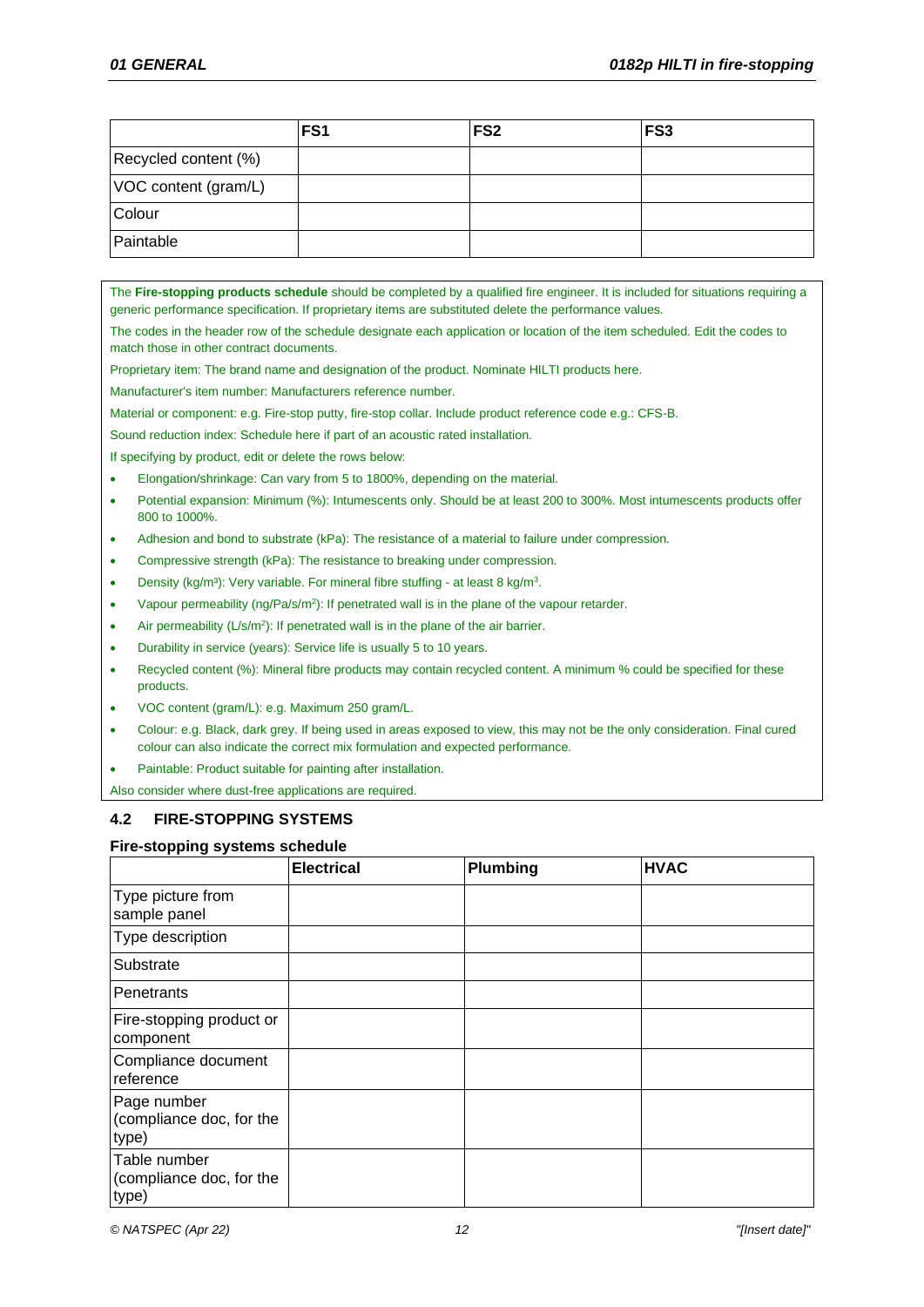|                                               | <b>Electrical</b> | Plumbing | <b>HVAC</b> |
|-----------------------------------------------|-------------------|----------|-------------|
| FRL (--/--/--)                                |                   |          |             |
| Resistance to the<br>incipient spread of fire |                   |          |             |
| <b>Notes</b>                                  |                   |          |             |
| Comments (for Building<br>Certifier review)   |                   |          |             |

The codes in the header row of the schedule designate each trade for the type application.

Typical type description applications for fire-stopping systems include the following:

- Communications cables through apartment door header.
- Electrical cables through apartment door header.
- NBN conduit/electrical conduit through apartment door header.
- Water/gas PEX pipe through apartment door header.
- Edge of floor slabs at curtain wall and precast concrete panels.
- Top track seal for fire-resisting masonry and plasterboard partitions.
- Control joints of fire-resisting masonry and plasterboard partitions.
- Butt joints of fire-resisting masonry and plasterboard partitions.
- T joints of fire-resisting masonry and plasterboard partitions.
- Electrical cables through floors in service risers.
- Communications cables through floors in service risers.
- Metal pipes through service shafts.
- Non-insulated copper pipe through floors in service risers.
- Control joints in fire-resisting masonry and plasterboard partitions.

The location may need to be more specific, unless shown on the drawings, e.g. which walls are fire-resisting? To avoid ambiguity, individual penetrations, coded on the drawings, may need to be identified instead, e.g. penetrations P1, P4 and P22 may have fire-stopping code FS3, together with their locations.

Substrate: e.g. Masonry, concrete.

Penetrants: e.g. Copper water pipe, PVC-U electrical conduit. The nature of the penetrating service(s) is an important consideration. The NCC restricts some installations e.g. BCA C3.15(c)(ii) is restricted to sanitary plumbing, metal or PVC-U, penetrating floors, and located in a fire isolated sanitary compartment. Identify BCA C3.15 types here if required.

Fire-stopping products or component: Use the designation codes from the **[Fire-stopping products schedule](#page-10-0)**, e.g. FS1, FS2. These codes could also be used on the drawings, though this might be redundant, depending on how the location has been described.

Compliance document reference: Test report or regulatory information report number.

Page number (compliance doc, for the type): Page number from the report that details the application type.

Table number (compliance doc, for the type): Table number from the report that details the application type.

FRL: e.g. 180/180/180. See BCA C3.15. The same fire-stopping system may be able to provide various levels of fire-resistance.

Resistance to the incipient spread of fire: See BCA C3.15. The same fire-stopping system may be able to provide various levels of fire-resistance.

Notes: Any notes from the manufacturer, supplier, contractor or builder.

Comments: Column left blank for Building certifier's review and comments.

Other matters which should be considered include exposure to view, protection against mechanical damage, and access to penetrations e.g. for penetrations subject to servicing or modification, or for penetrations for future expansion.

### **REFERENCED DOCUMENTS**

### **The following documents are incorporated into this worksection by reference:**

| AS 1530            |      | Methods for fire tests on building materials, components and structures         |
|--------------------|------|---------------------------------------------------------------------------------|
| AS 1530.4          | 2014 | Fire-resistance tests for elements of construction                              |
| AS 1774            |      | Monolithic refractory products                                                  |
| AS 1774.36         | 2019 | Determination of resistance to explosive spalling (ISO 16334:2013, MOD)         |
| AS 4072            |      | Components for the protection of openings in fire-resistant separating elements |
| AS 4072.1          | 2005 | Service penetrations and control joints                                         |
| <b>AS/NZS 4859</b> |      | Thermal insulation materials for buildings                                      |